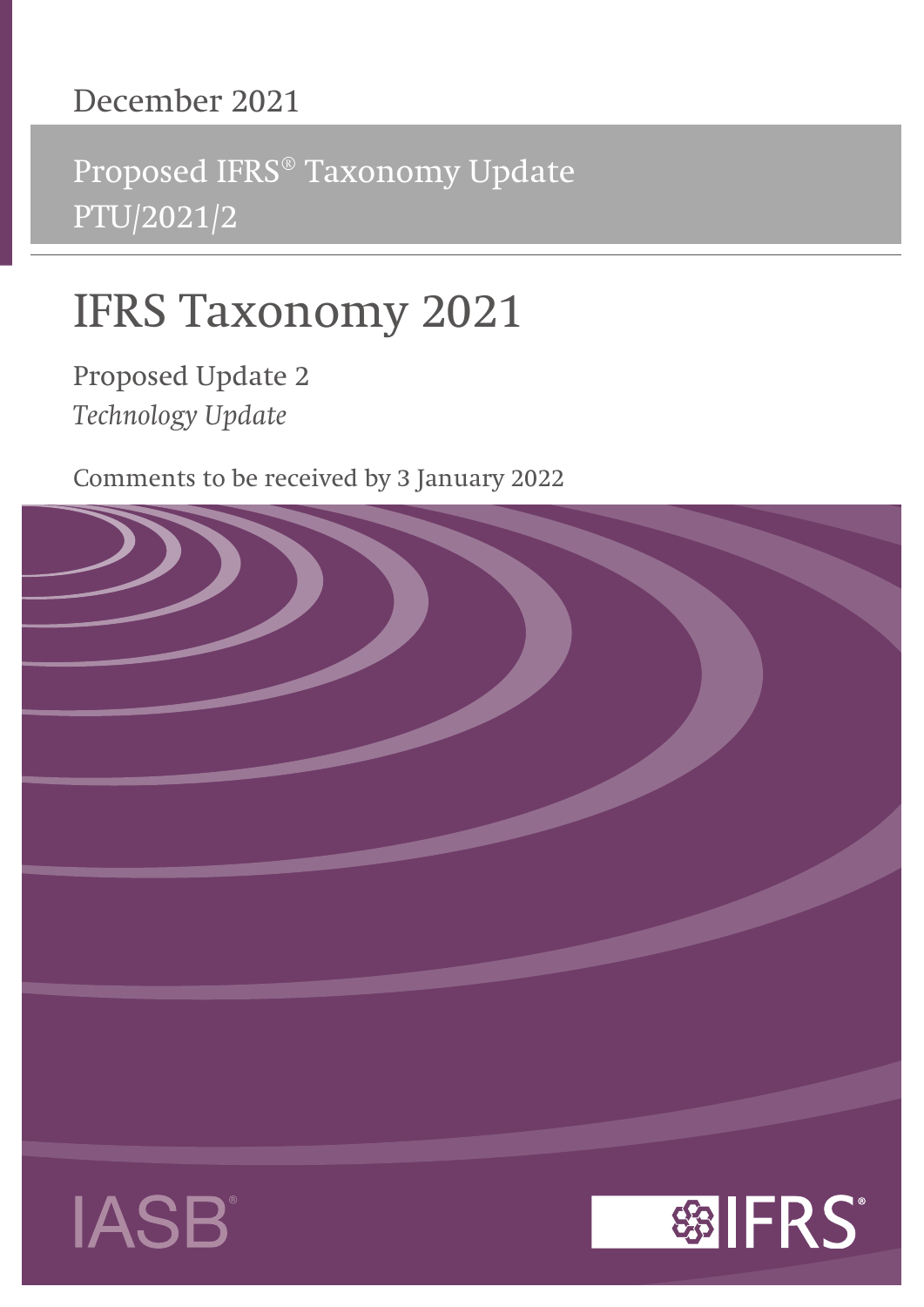# **IFRS® Taxonomy 2021**

Proposed Update 2

*Technology Update*

Comments to be received by 3 January 2022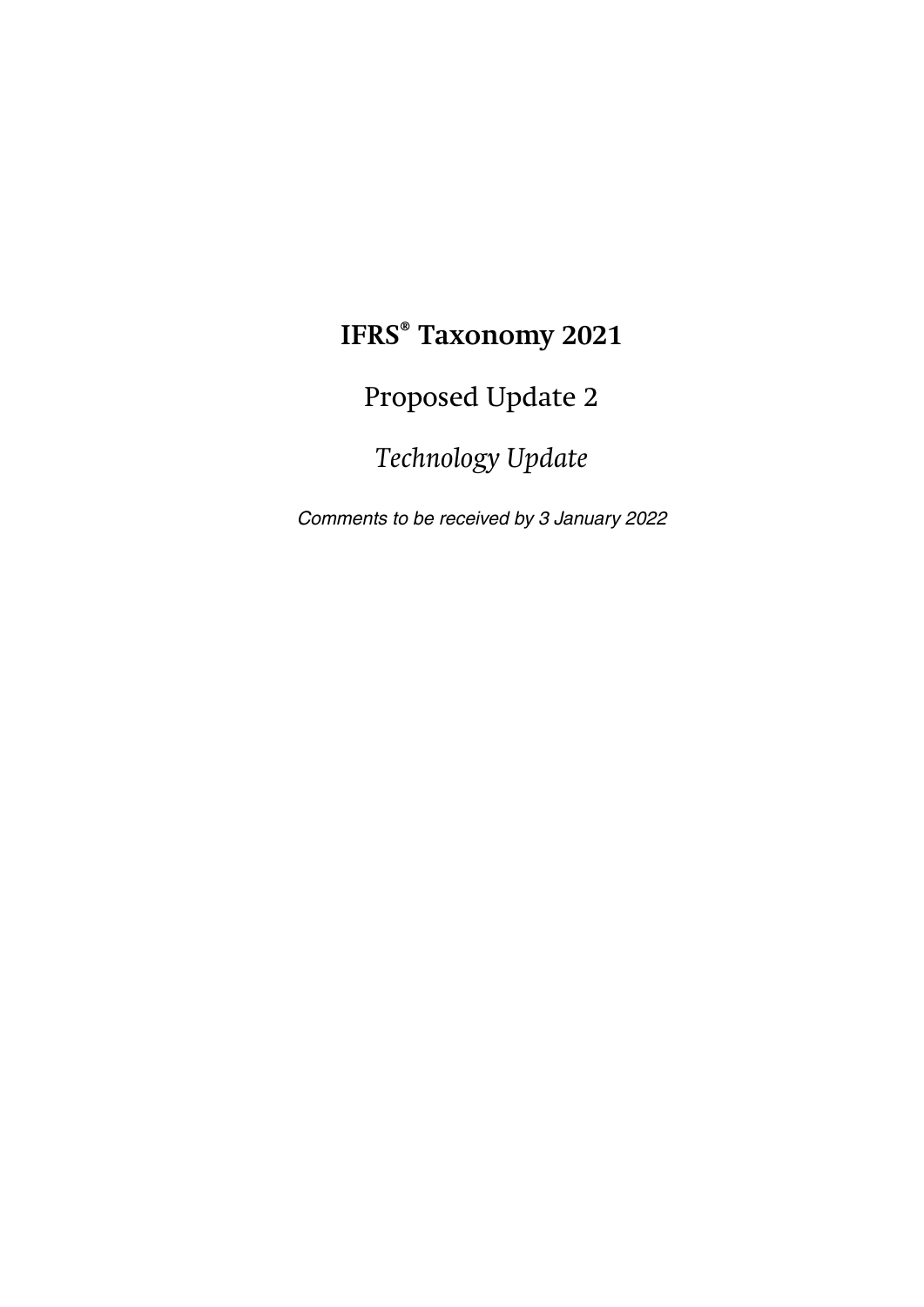IFRS® Taxonomy 2021—Proposed Update 2 *Technology Update* is published by the IFRS Foundation (Foundation) for comment only. Comments need to be received by **3 January 2022** and should be submitted by email to [commentletters@ifrs.org](mailto:commentletters@ifrs.org) or online at [https://www.ifrs.org/projects/open-for](https://www.ifrs.org/projects/open-for-comment/)[comment/](https://www.ifrs.org/projects/open-for-comment/).

All comments will be on the public record and posted on our website at [www.ifrs.org](https://www.ifrs.org) unless the respondent requests confidentiality. Such requests will not normally be granted unless supported by a good reason, for example, commercial confidence. Please see our website for details on this policy and on how we use your personal data.

**Disclaimer:** To the extent permitted by applicable law, the Board and the Foundation expressly disclaim all liability howsoever arising from this publication or any translation thereof whether in contract, tort or otherwise to any person in respect of any claims or losses of any nature including direct, indirect, incidental or consequential loss, punitive damages, penalties or costs.

Information contained in this publication does not constitute advice and should not be substituted for the services of an appropriately qualified professional.

#### **© 2021 IFRS Foundation**

**All rights reserved.** Reproduction and use rights are strictly limited. Please contact the Foundation for further details at [permissions@ifrs.org](mailto:permissions@ifrs.org).

Copies of Board publications may be ordered from the Foundation by emailing [customerservices@ifrs.org](mailto:customerservices@ifrs.org) or visiting our shop at<https://shop.ifrs.org>.



The Foundation has trade marks registered around the world including 'IAS<sup>®</sup>', 'IASB<sup>®</sup>', the IASB<sup>®</sup> logo, 'IFRIC®', 'IFRS®', the IFRS® logo, 'IFRS for SMEs®', the IFRS for SMEs® logo, the 'Hexagon Device', 'International Accounting Standards®', 'International Financial Reporting Standards®', 'NIIF®' and 'SIC®'. Further details of the Foundation's trade marks are available from the Foundation on request.

The Foundation is a not-for-profit corporation under the General Corporation Law of the State of Delaware, USA and operates in England and Wales as an overseas company (Company number: FC023235) with its principal office in the Columbus Building, 7 Westferry Circus, Canary Wharf, London, E14 4HD.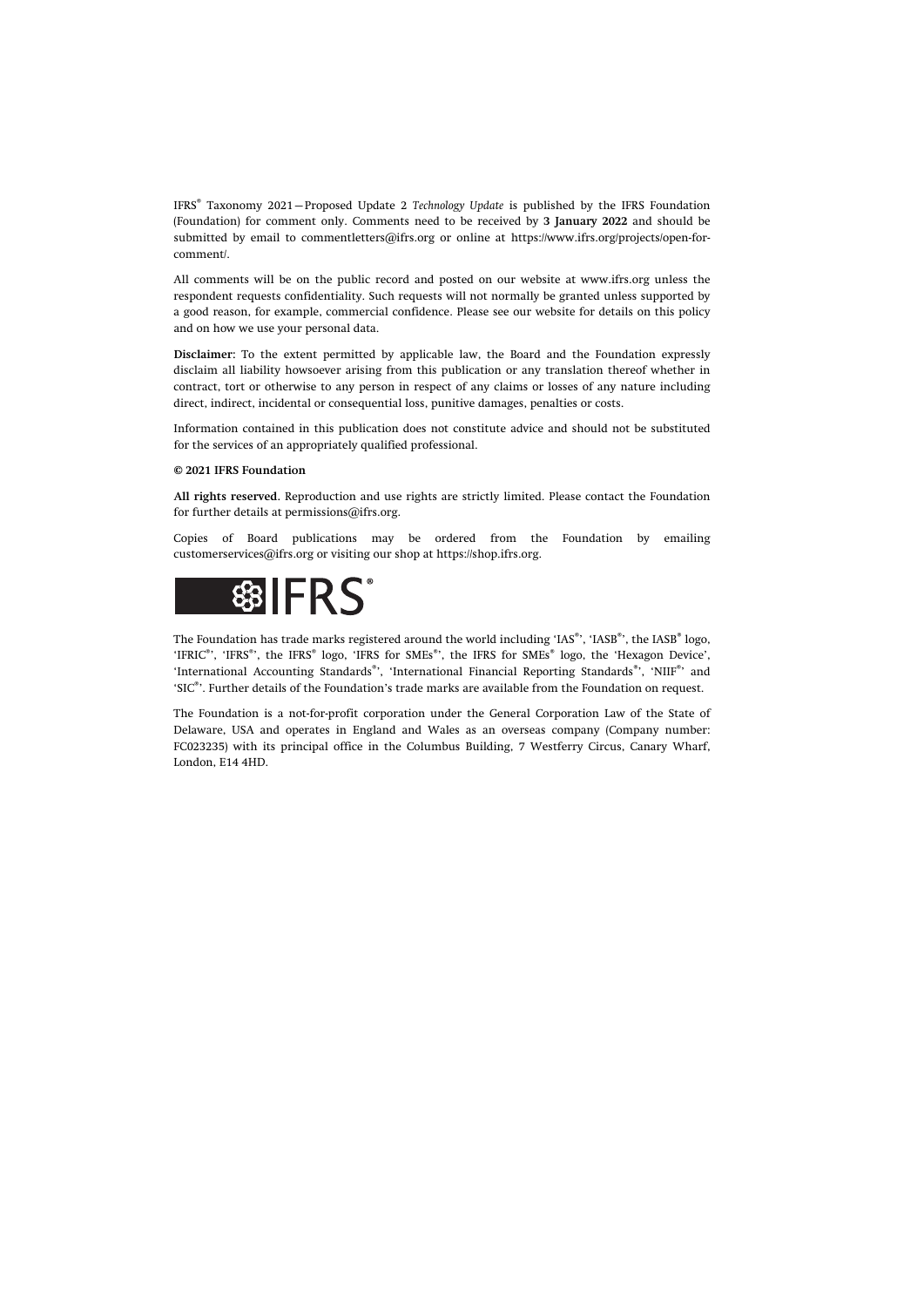# **CONTENTS**

|                                                                    | from page |
|--------------------------------------------------------------------|-----------|
| <b>INTRODUCTION</b>                                                | 4         |
| Why is the IFRS Foundation proposing changes to the IFRS Taxonomy? | 4         |
| <b>IFRS Taxonomy due process</b>                                   | 4         |
| Who needs to know about these proposed changes?                    | 4         |
| <b>IFRS Taxonomy files</b>                                         | 4         |
| <b>Next steps</b>                                                  | 4         |
| <b>INVITATION TO COMMENT</b>                                       | 5         |
| Questions for respondents                                          | 5         |
| <b>Deadline</b>                                                    | 5         |
| How to comment                                                     | 6         |
| <b>XBRL SPECIFICATION UPDATES</b>                                  | 6         |
| Data Type Registry 1.1                                             | 6         |
| <b>Transformation Registry 4</b>                                   | 7         |
| <b>HTTPS</b>                                                       | 8         |
| <b>CHANGES TO REFERENCE URI LINKS</b>                              | 9         |
| <b>ADDITIONAL ENTRY POINTS</b>                                     | 9         |
| <b>CHANGES TO TITLES FOR DEFINITION LINKBASE ROLES</b>             | 10        |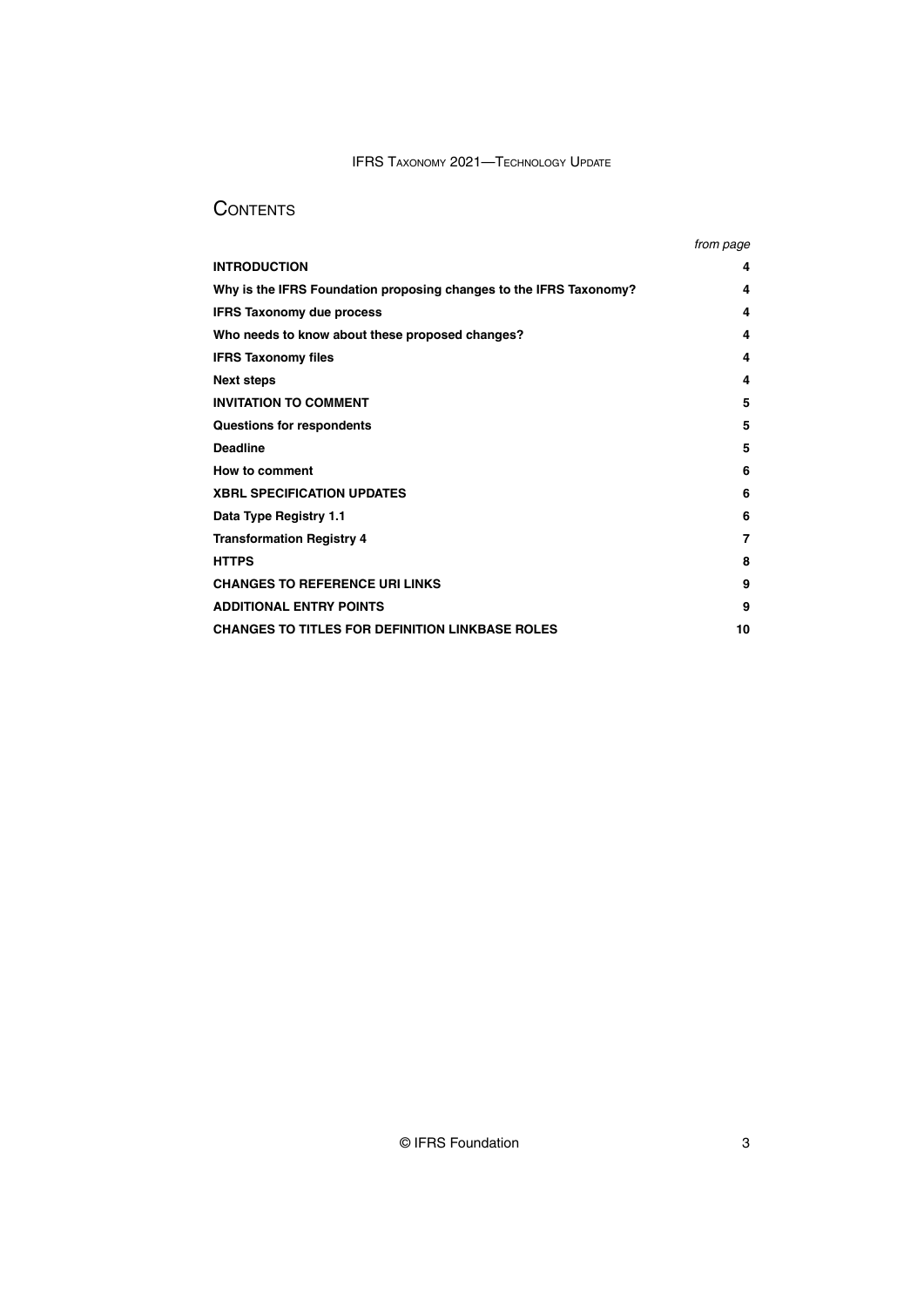#### <span id="page-4-0"></span>**Introduction**

# **Why is the IFRS Foundation proposing changes to the IFRS Taxonomy?**

This proposed IFRS Taxonomy update sets out changes to the IFRS Taxonomy's 'technology'.

The IFRS Taxonomy 'technology' (in contrast to its 'content') refers to taxonomy features including, but not limited to, the syntax employed to publish and express the content of the IFRS Taxonomy, and the taxonomy architecture used. The architecture relates to taxonomy characteristics such as, for example, how the IFRS Taxonomy content is organised into files and naming protocols. The IFRS Taxonomy technology does not—in the context of the IFRS Taxonomy due process—include the internal systems used by the Foundation to manage and generate the IFRS Taxonomy files.

The changes set out in this document are proposed in order to reflect developments in the technology (in its more general sense) that underlies or relates to the IFRS Taxonomy. The proposed changes are also necessary, or beneficial, in order to reflect developments in standards and practices, and in the usage of the IFRS Taxonomy or comparable taxonomies in various regulatory environments.

#### **IFRS Taxonomy due process**

Changes to the IFRS Taxonomy technology, of the kind proposed in this document, may affect the way in which the IFRS Taxonomy can be implemented by its users. However, in accordance with the IFRS Taxonomy due process, because the proposed changes only affect the technology of the IFRS Taxonomy, the IFRS Taxonomy Consultative Group has reviewed the changes this document proposes, but has not approved them.<sup>1</sup>

#### **Who needs to know about these proposed changes?**

This document is primarily intended to inform (and seek feedback from) developers and maintainers of XBRL software (such as XBRL processors, report creators or review and consumption tools) about changes that may affect such software.

#### **IFRS Taxonomy files**

The illustrative IFRS Taxonomy files for this proposed IFRS Taxonomy update are based on the IFRS Taxonomy 2021, published in March 2021.

#### **Next steps**

Comments received on this proposed IFRS Taxonomy update will be analysed and any necessary amendments will be made. After the IFRS Taxonomy Consultative Group has reviewed any amendments, we intend to release a final version of this document and to incorporate the consequent technology changes into the IFRS Taxonomy 2022.

<sup>1</sup> The Board's IFRS Taxonomy Consultative Group (ITCG) operates under the general principles set out for consultative groups and has terms of reference that set out its objectives and its workings. The technical staff consults the ITCG during the development of IFRS Taxonomy changes. For more details, please refer to the *[Due Process Handbook](https://cdn.ifrs.org/-/media/feature/about-us/legal-and-governance/constitution-docs/due-process-handbook-2020.pdf?la=en)*.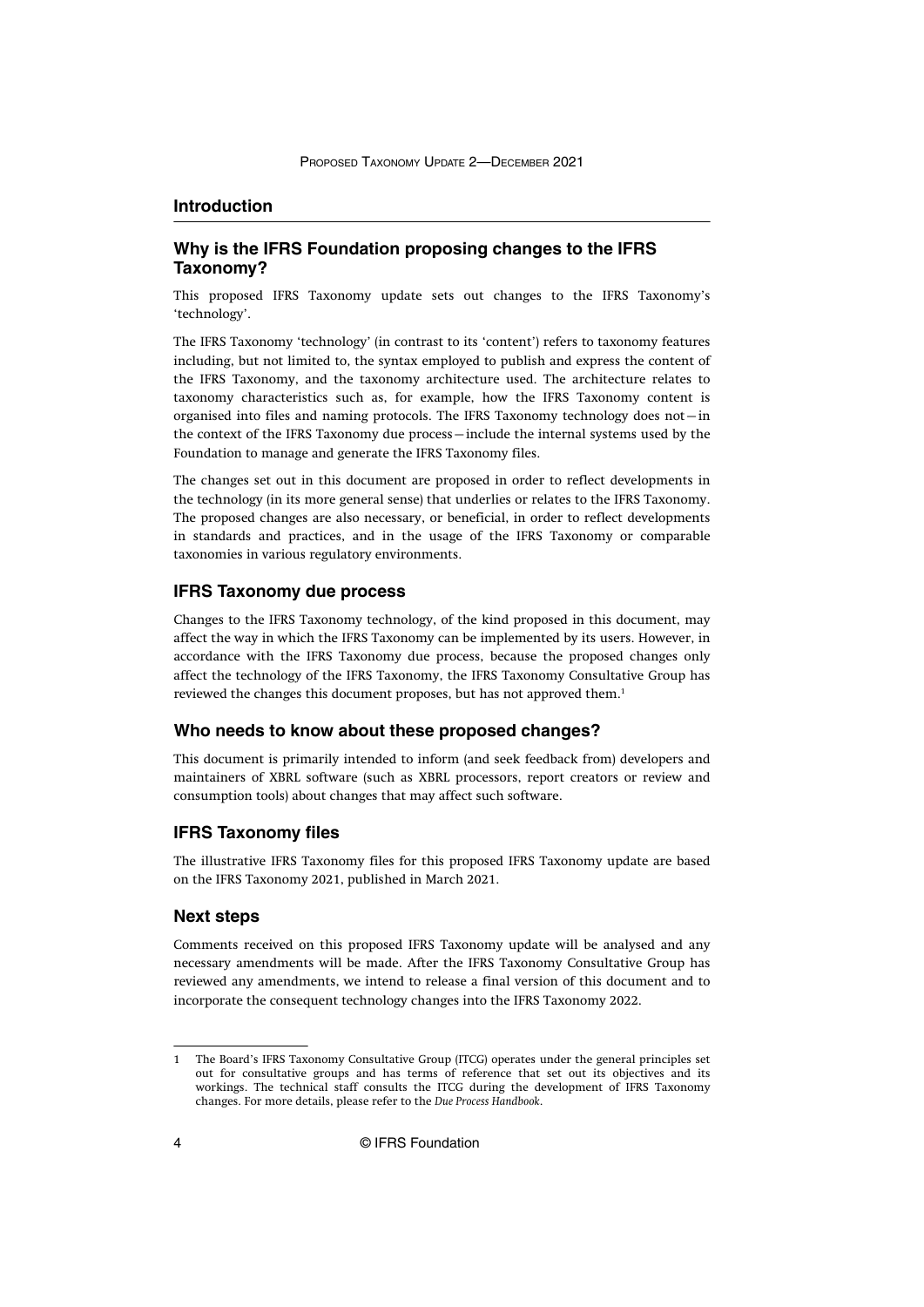## <span id="page-5-0"></span>**Invitation to comment**

We invite comments on this proposed IFRS Taxonomy update, particularly on the questions set out below. Comments are most helpful if they:

- (a) address the questions as stated;
- (b) contain a clear rationale; and
- (c) include any alternative we should consider, if applicable.

Comments on the IFRS Taxonomy as a whole, or on any aspect of it, are also welcome. However, IFRS Taxonomy amendments resulting from such comments may be included in a subsequent update.

# **Questions for respondents**

| Question 1-Proposed changes |                                                                                                                                    |  |
|-----------------------------|------------------------------------------------------------------------------------------------------------------------------------|--|
| (a)                         | Do you agree with the proposed technology changes to the IFRS Taxonomy<br>2022?                                                    |  |
|                             | If you disagree with any of the proposals, please explain why, and specify what<br>alternative (if any) you would suggest and why. |  |
| (b)                         | Do you have any concerns or comments about the proposed technology<br>changes?                                                     |  |
| (c)                         | Do you foresee any specific problems that might result from implementing the<br>proposed changes?                                  |  |

#### **Question 2—Further changes**

Are any further technology changes needed for inclusion in the IFRS Taxonomy 2022, or for future taxonomy releases? If yes, what are those changes and why would they be beneficial?

# **Deadline**

We will consider all comments received in writing by **3 January 2022**.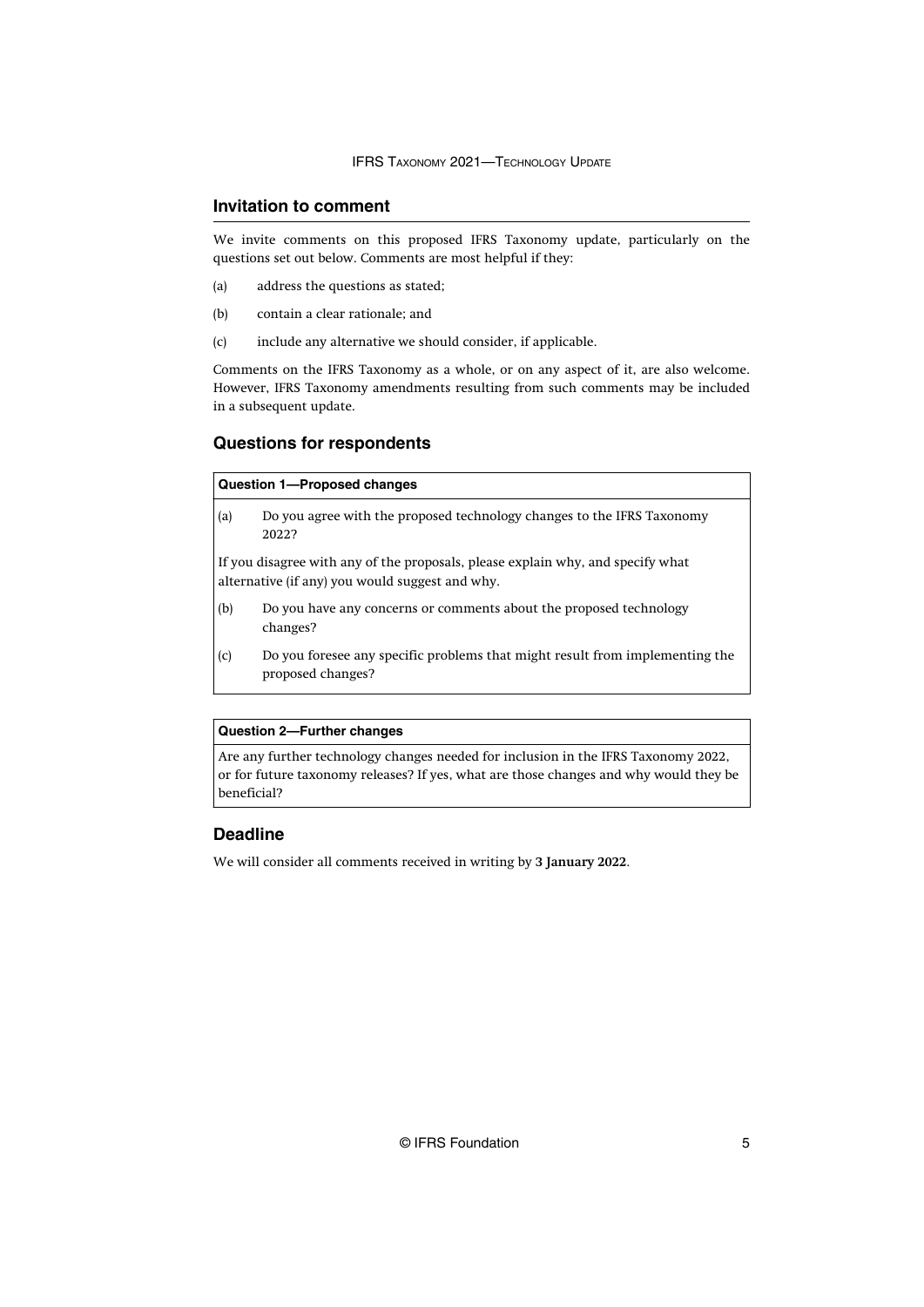#### <span id="page-6-0"></span>**How to comment**

Please submit your comments electronically:

| Online   | https://www.ifrs.org/projects/open-for-comment/ |
|----------|-------------------------------------------------|
| By email | commentletters@ifrs.org                         |

Your comments will be on the public record and posted on our website unless you request confidentiality and we grant your request. We do not normally grant such requests unless they are supported by a good reason, for example, commercial confidence. Please see our website for details on this policy and on how we use your personal data. If you would like to request confidentiality, please contact us at [commentletters@ifrs.org](mailto:commentletters@ifrs.org) before submitting your letter.

#### **XBRL specification updates**

- Two recently finalised minor updates to the XBRL specifications are relevant to the IFRS Taxonomy and its supporting materials; both of them are being adopted or recommended by regulatory authorities who use the IFRS Taxonomy. 1
- From the perspective of the IFRS Taxonomy technology, there are two principal benefits from adopting these proposals. First, doing so would ensure that the IFRS Taxonomy technology is up to date with evolving XBRL specifications; and, second, their adoption would minimise the costs of software providers who might otherwise need to support a range of specification versions.  $\overline{2}$

# **Data Type Registry 1.1**

- The XBRL Data Type Registry (DTR) provides a centralised list of common data types to be used in XBRL taxonomies, such as the IFRS Taxonomy, which go beyond the data types provided in the base XBRL specification. 3
- The IFRS Taxonomy currently uses Version 1.0 of the Data Type Registry specification. Version 1.1 of this specification reached Recommendation status on 8 May 2019. This registry is found a[t http://www.xbrl.org/dtr/2020-01-21/](http://www.xbrl.org/dtr/2020-01-21/dtr.html) [dtr.html](http://www.xbrl.org/dtr/2020-01-21/dtr.html), and the xml schema file that provides the data types described in the registry is found at <https://www.xbrl.org/dtr/type/2020-01-21/types.xsd>. 4
- Version 1.1 contains some technical differences from the 1.0 registry; notably it combines the num and nonnum schemas of DTR 1.0 into a single schema, changing the location and namespace for several data types used by the IFRS Taxonomy (such as domainItemType and perShare). 5
- At the XML level, the specific changes required in the IFRS Taxonomy are: 6
	- (a) namespace references xmlns:nonnum='http://www.xbrl.org/dtr/type/ non-numeric' and xmlns:num='http://www.xbrl.org/dtr/type/numeric' be replaced by xmlns:dtr-types='http://www.xbrl.org/dtr/type/ 2020-01-21';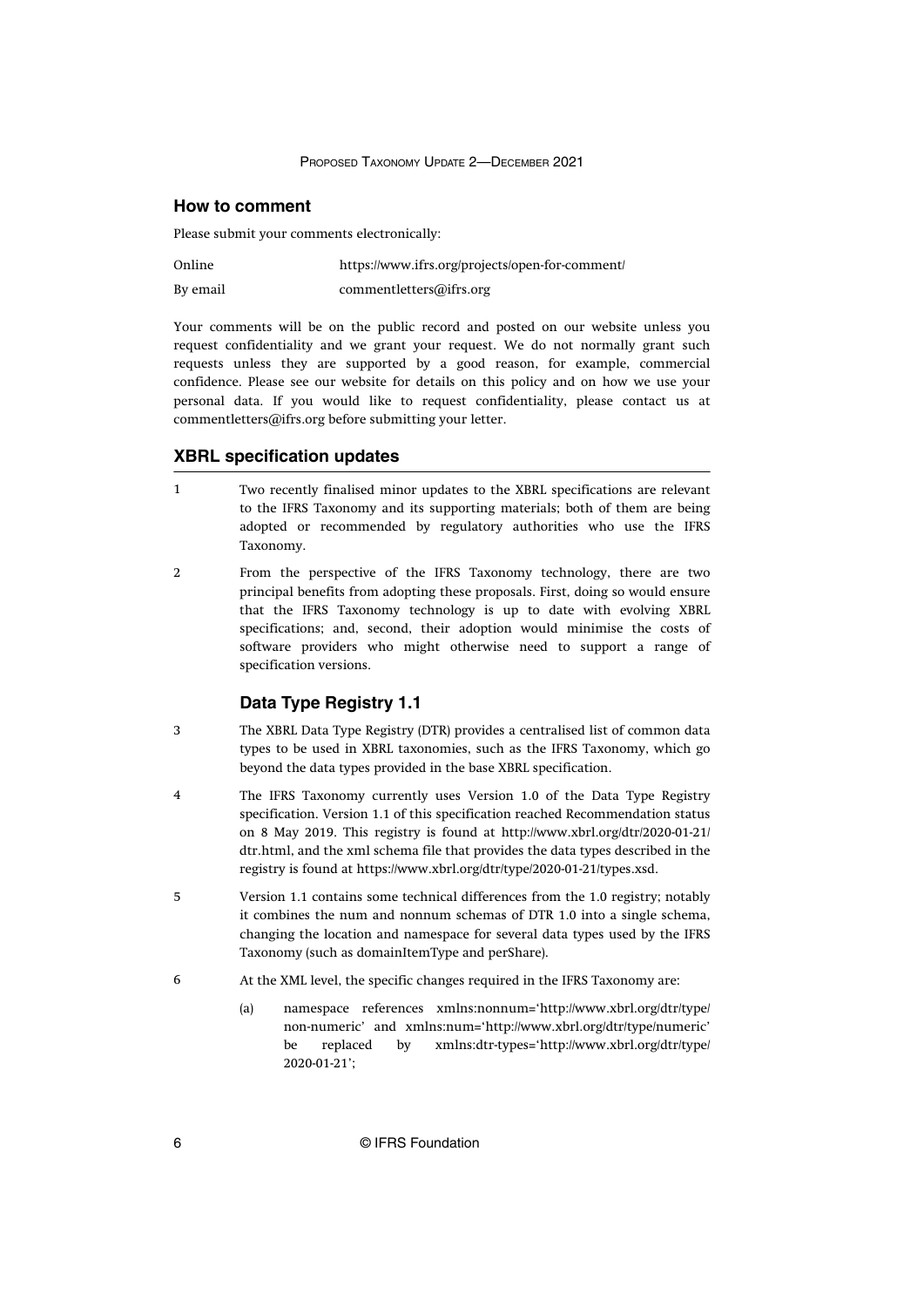- <span id="page-7-0"></span>(b) xsd:import elements referring to these two namespaces be changed to import the http://www.xbrl.org/dtr/type/2020-01-21 namespace from the file<https://www.xbrl.org/dtr/type/2020-01-21/types.xsd>; and
- (c) uses of the num and nonnum prefixes be changed to the dtr-types prefix.
- Although there is no significant functional or semantic difference between DTR 1.1 and DTR 1.0 for the IFRS Taxonomy (in that all the same data types that were used from DTR 1.0 exist in the DTR 1.1 schema with the same local names, details, and equivalent underlying meaning), the change from one to the other does entail a technical break in continuity at a detailed XML level. 7
- Whether this transition would have any impact on any particular software implementation, and how significant that impact would be, will depend on the fine detail of the implementation of software and may vary between different products. But we expect any required changes to mitigate any resulting issues to be relatively straightforward. 8
- For the IFRS Annual Taxonomy 2022 the Foundation proposes to reference DTR 1.1 in place of DTR 1.0. We would expect any filings whose preparation was based on the IFRS Taxonomy 2022 also to align to DTR 1.1 where relevant —if they define extension elements using DTR data types, for example. 9
- The Foundation understands that the Financial Accounting Standards Board made an equivalent change to its 2021 US GAAP taxonomy (see, for example: [https://www.fasb.org/cs/Satellite?c=Page&cid=1176175721628&pagename=FASB](https://www.fasb.org/cs/Satellite?c=Page&cid=1176175721628&pagename=FASB%2FPage%2FSectionPage) [%2FPage%2FSectionPage](https://www.fasb.org/cs/Satellite?c=Page&cid=1176175721628&pagename=FASB%2FPage%2FSectionPage)). 10

# **Transformation Registry 4**

- Transformation rules are used to allow text strings in Inline XBRL documents to be converted into the data types used within XBRL instance documents. 11
- XBRL International has published a new set of transformation rules (Transformation Registry 4). This update changes the names of some rules, makes some more flexible, and adds others (mostly covering the EU's official languages). 12
- Transformation Registry 4 reached Recommendation status as of 12 February 2020; se[e https://www.xbrl.org/Specification/inlineXBRL](https://www.xbrl.org/Specification/inlineXBRL-transformationRegistry/REC-2020-02-12/inlineXBRL-transformationRegistry-REC-2020-02-12.html)[transformationRegistry/REC-2020-02-12/inlineXBRL-transformationRegistry-](https://www.xbrl.org/Specification/inlineXBRL-transformationRegistry/REC-2020-02-12/inlineXBRL-transformationRegistry-REC-2020-02-12.html)[REC-2020-02-12.html.](https://www.xbrl.org/Specification/inlineXBRL-transformationRegistry/REC-2020-02-12/inlineXBRL-transformationRegistry-REC-2020-02-12.html) 13
- The transformation registry does not affect, and is not used by, the IFRS Taxonomy directly. It is relevant for inline XBRL instance documents, and software that creates or consumes them. 14
- The European Securities and Markets Authority's European Single Electronic Format (ESEF) reporting manual recommends the use of Transformation Registry 4 for filings made in accordance with the ESEF reporting regime. In order to align the usage of transformation rules, the IFRS Foundation implemented Transformation Registry 4 for the iXBRL version of the *IFRS Foundation Annual Report 2020*. 15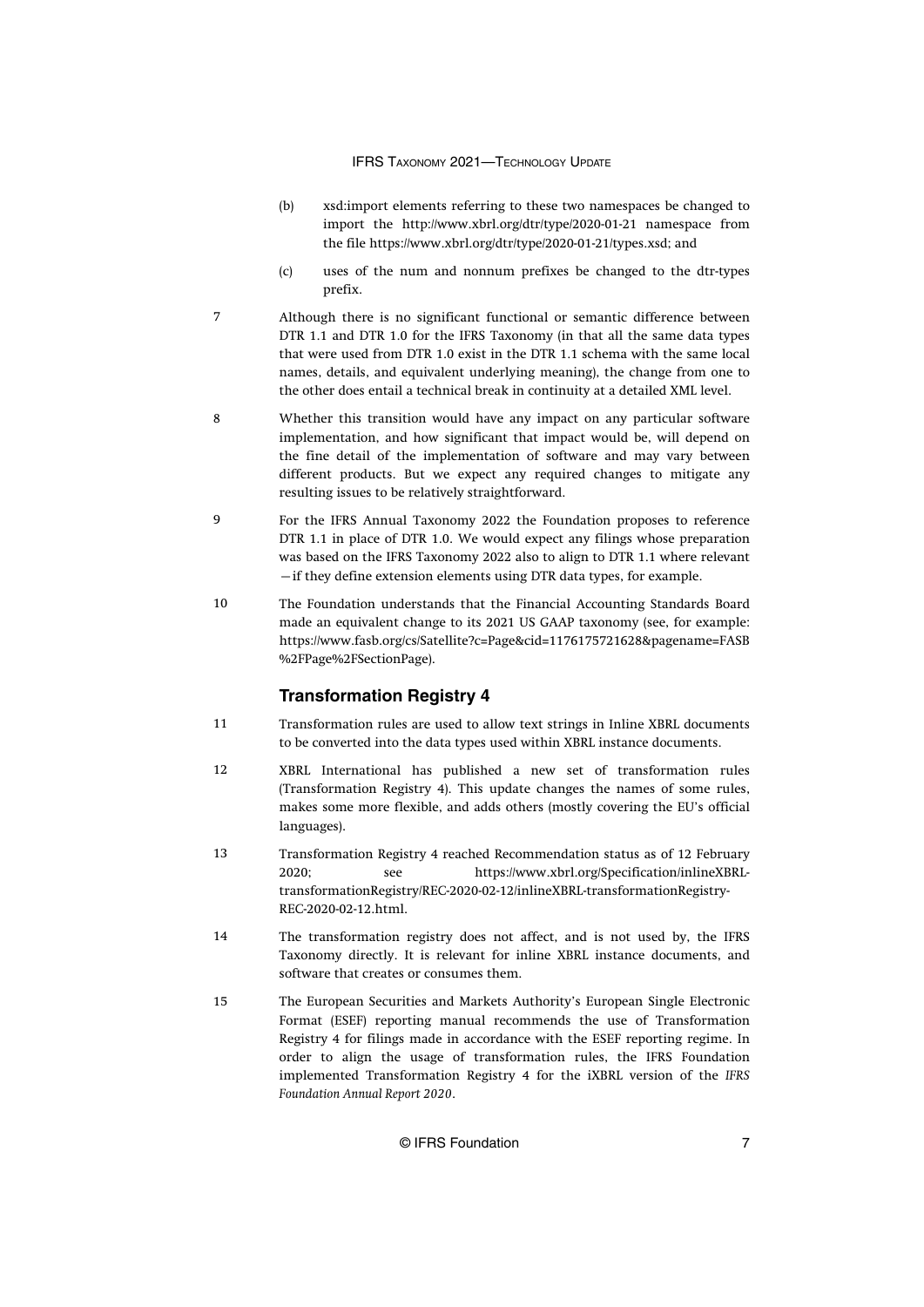#### PROPOSED TAXONOMY UPDATE 2—DECEMBER 2021

<span id="page-8-0"></span>The Foundation proposes that from 2022 the IFRS Taxonomy Illustrative Examples<sup>2</sup> would use Transformation Registry 4. This would require replacing references to the namespace http://www.xbrl.org/inlineXBRL/transformation/ 2015-02-26 with references to http://www.xbrl.org/inlineXBRL/transformation/ 2020-02-12, and making the following replacements of transform functions referred to in the inline XBRL documents: 16

**Existing transform function Transformation Registry 4 equivalent**

| Numdotdecimal      | num-dot-decimal            |
|--------------------|----------------------------|
| Datedaymonthyearen | date-day-monthname-year-en |
| Zerodash           | fixed-zero                 |

## **HTTPS**

- The Foundation proposes to use HTTPS (rather than HTTP) addresses for the IFRS Annual Taxonomy 2022 in our hosting of the IFRS Taxonomy XBRL files and in our canonical entry points. HTTPS provides: 17
	- (a) authentication—by allowing user software to check it is receiving content from the expected source, such as the IFRS Foundation, rather than a 'man-in-the-middle' impostor, reducing the possibility of anyone intercepting requests for IFRS Taxonomy content and injecting malicious content; and
	- (b) data integrity—by allowing user software to check data received is complete and has not been accidentally corrupted when downloading.
- The specific changes required in the IFRS Taxonomy files are: 18
	- (a) catalog.xml—change http://xbrl.ifrs.org to https://xbrl.ifrs.org in the rewriteURI element; and
	- (b) taxonomyCatalog.xml—change http://xbrl.ifrs.org to https:// xbrl.ifrs.org in all href attributes of entryPointDocument elements.
- Previously published IFRS Taxonomy files (which is for versions prior to the IFRS Annual Taxonomy 2022) will remain available at their current HTTP addresses to avoid any retrospective impact. 19
- The Foundation expects that this change should have limited impact. Software may need to be reconfigured or updated to access HTTPS content, but we expect such changes to be simple to implement. 20
- The Foundation notes that several taxonomies published by the US Securities and Exchange Commission for use by Electronic Data Gathering, Analysis, and Retrieval system submissions (such as their Document and Entity Information, Country, Currency, Exchanges and SIC adjunct taxonomies) have had HTTPS official addresses since their 2019 releases. 21

<sup>2</sup><https://www.ifrs.org/issued-standards/ifrs-taxonomy/ifrs-taxonomy-illustrative-examples/>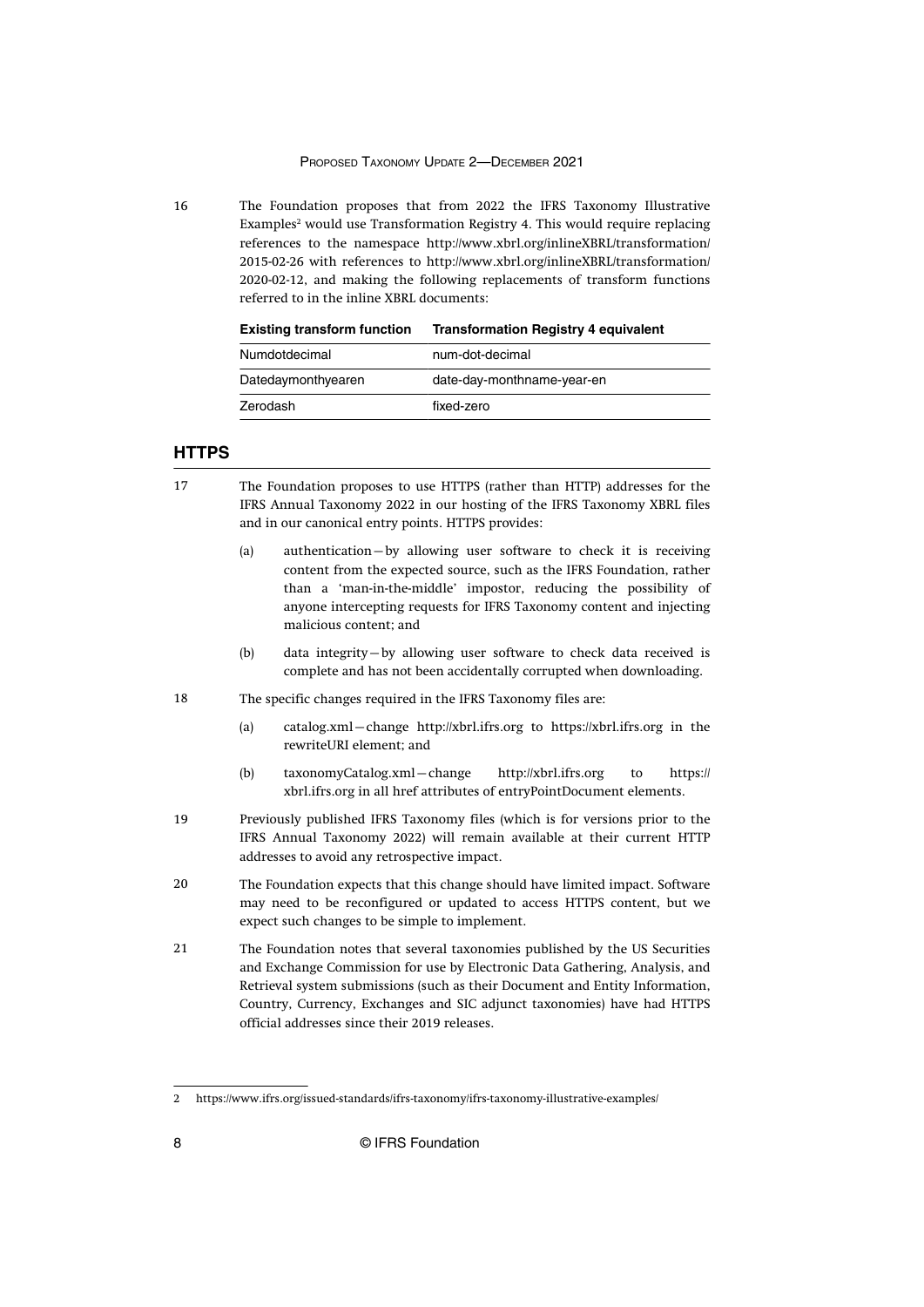#### <span id="page-9-0"></span>**Changes to reference URI links**

- The Foundation proposes to use HTTPS links leading to the new eIFRS service hosting facility, which will be available within the 'https://www.ifrs.org' domain. This will be used instead of the domain name: 'http://eifrs.ifrs.org' which is currently used within the ref:URI part of all IFRS Taxonomy references, and within the accompanying *IFRS Taxonomy Illustrated* documents. 22
- Due to migration to the new eIFRS hosting facility the precise structure of the parts of the link URIs following the domain name is subject to change. 23
- The Foundation expects to introduce this change for the IFRS Taxonomy 2022. Earlier versions of the IFRS Taxonomy will be unaffected, and the links embedded within their ref:URI elements will continue to resolve, within the new eIFRS service, to the appropriate locations detailing the related parts of IFRS Standards. We are committed to support at least the four most recent versions of the annual IFRS Taxonomy within the new eIFRS hosting facility. 24
- The Foundation expects that this change should have limited impact. Software which utilises the IFRS Taxonomy ref:URI may possibly need to be reconfigured or updated to access HTTPS content. 25
- Any software that currently attempts to parse the (undocumented) detailed structure of the links currently embedded in the IFRS Taxonomy files and *IFRS Taxonomy Illustrated* documents (in contrast to software that simply follows the links) may need additional adjustment when the pattern of the link addresses changes. However, we believe that such detailed parsing of the provided ref:URI information is, or would be, poor practice, is unlikely to occur, and, if it does, it should be discontinued. 26

# **Additional entry points**

- The Foundation proposes to add entry points to the IFRS Taxonomy, to simplify its extension, that: 27
	- (a) will be created for each reporting scenario (basic\_ifrs, combined, fullifrs, full\_ifrs\_mc, mc, and ifrs\_for\_smes);
	- (b) include IFRS Taxonomy elements, all elements' labels including guidance labels and all existing IFRS Taxonomy references; and
	- (c) exclude Presentation, Definition, Calculation, Generic label and Generic Reference linkbases, with the exception of the '[990000] Axis – Defaults' Extended Link Role in the definition linkbase, which will be included to define the default members of axes.
- The proposed new entry points would provide a foundation that regulators can use to extend the IFRS Taxonomy. In addition, or alternatively, the new entry points would enable regulators to provide reporting entities with a 'base taxonomy' on which they could build their instance taxonomies. This proposal should be contrasted with the current typical practice of using the 'core' schema files—containing just the definitions of the IFRS Taxonomy elements—as the base starting point for regulator or entity taxonomies, a 28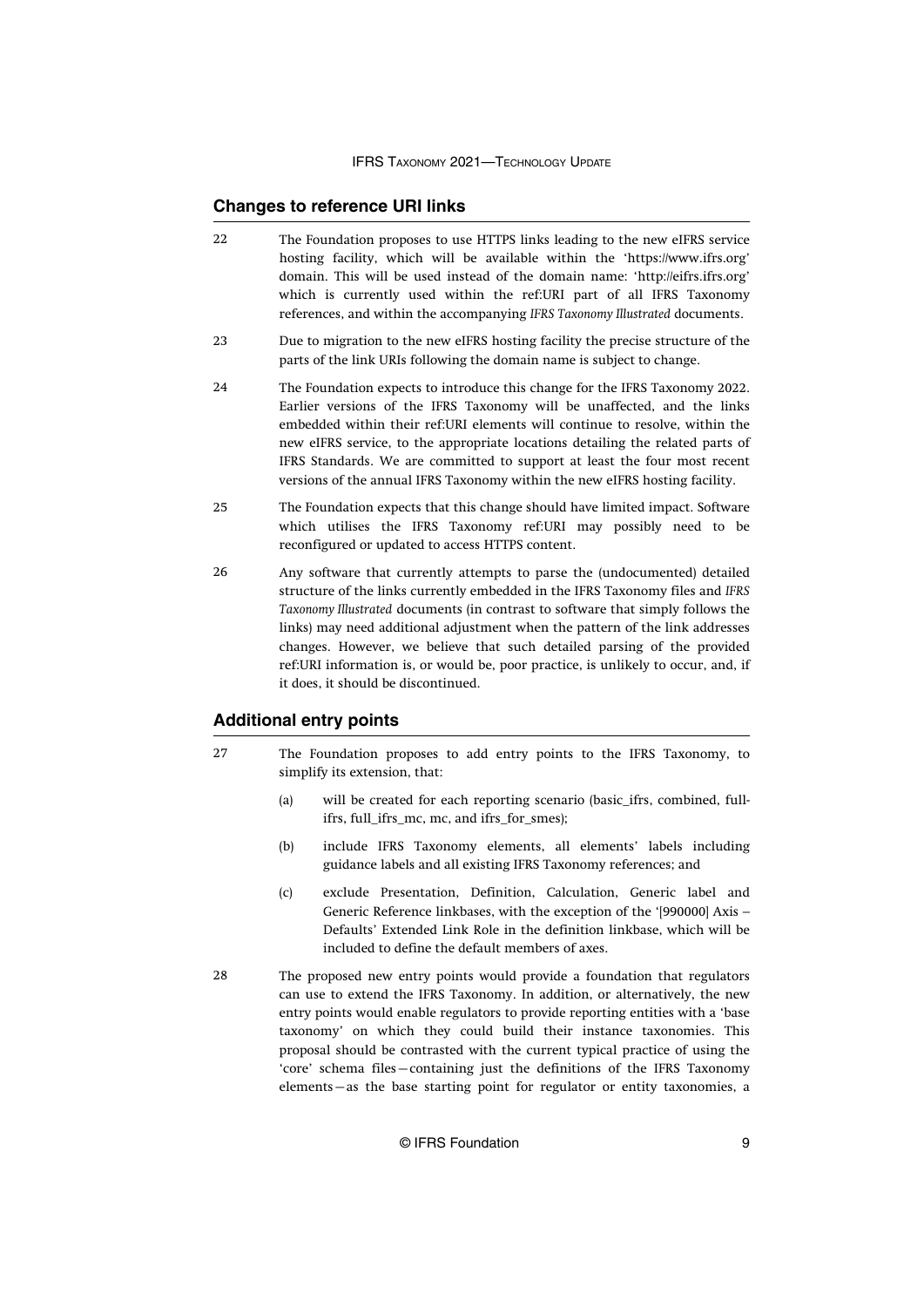#### PROPOSED TAXONOMY UPDATE 2—DECEMBER 2021

<span id="page-10-0"></span>practice that requires regulators and entities specifically to provide any labels, axis defaults or references that might be needed. Thus, under the proposals, regulators will be able to allow reporting entities easily to include all necessary IFRS Taxonomy components. Users of financial data would then be able to interpret reporting entities' filings, and to avoid accidental inconsistencies, without entities necessarily having to define custom schemas. This approach could simplify how filers use the IFRS Taxonomy architecture and increase the consistency of global IFRS filings.

- We propose the following naming convention for the proposed new entry points: 29
	- (a) basic\_ifrs\_entry\_point\_ext\_YYYY-MM-DD.xsd;
	- (b) combined\_entry\_point\_ext\_YYYY-MM-DD.xsd;
	- (c) full\_ifrs\_entry\_point\_ext\_YYYY-MM-DD.xsd;
	- (d) full ifrs mc\_entry\_point\_ext\_YYYY-MM-DD.xsd;
	- (e) ifrs\_for\_smes\_entry\_point\_ext\_YYYY-MM-DD.xsd; and
	- (f) mc\_entry\_point\_ext\_YYYY-MM-DD.xsd.
- This change is expected to be included in the IFRS Taxonomy 2022. 30
- Here is a sample illustration of proposed components in use for the full-ifrs scenario: 31



## **Changes to titles for definition linkbase roles**

- The Foundation is proposing to improve the titles of multiple Extended Link Roles (ELRs) within the definition linkbases in the IFRS Taxonomy 2021 which currently utilise the same title name. 32
- The current approach to creating titles for ELRs in the definition linkbases is derived from the naming of presentation linkbases based on the IFRS Standards. When multiple dimensional/table structures are derived from the same presentation group, the name of that group is given to all definition linkbases representing it. 33
- This practice makes navigation through the IFRS Taxonomy definition linkbases more difficult than it should be because some taxonomy viewers only display ELR names when viewing the definition linkbase. 34